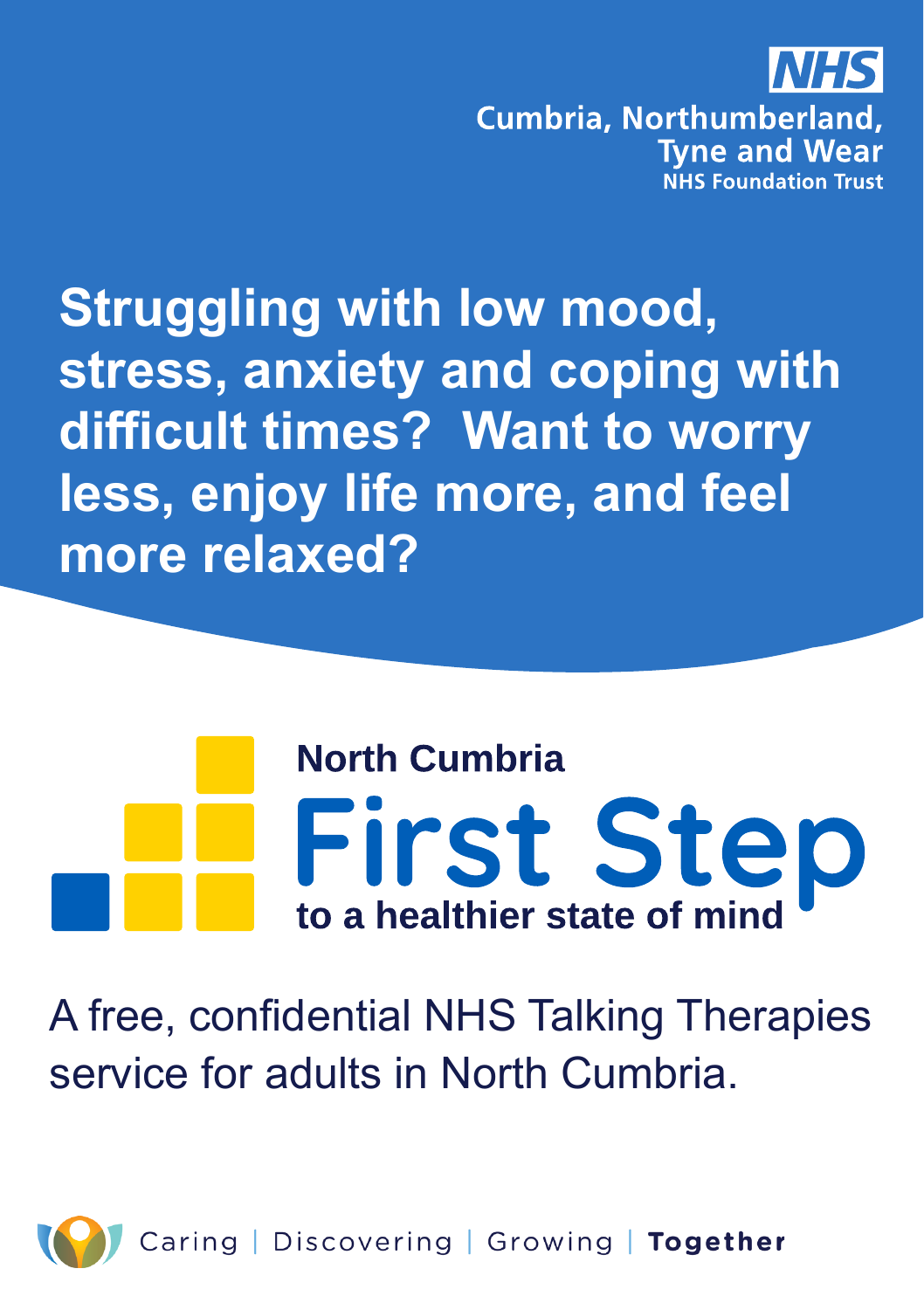If you are struggling with how you are feeling, you are not alone.

In 2019 - 2020 there were 1.69 million referrals to services like **First Step** in England.\*

Depression and anxiety disorders affect the lives of around **16%** of the population at any one time.\*\*



**First Step** received **93,956** referrals for people in North Cumbria. (August 2009 - April 2021)

First Step warmly welcomes referrals from students, adults over 18 of all genders, sexual orientations and ethnicities, as well as people with a learning disability or difference, and/or autism.

\*NHS Digital, 2020 \*\* McManus, Bebbington, Jenkins and Brugha, 2016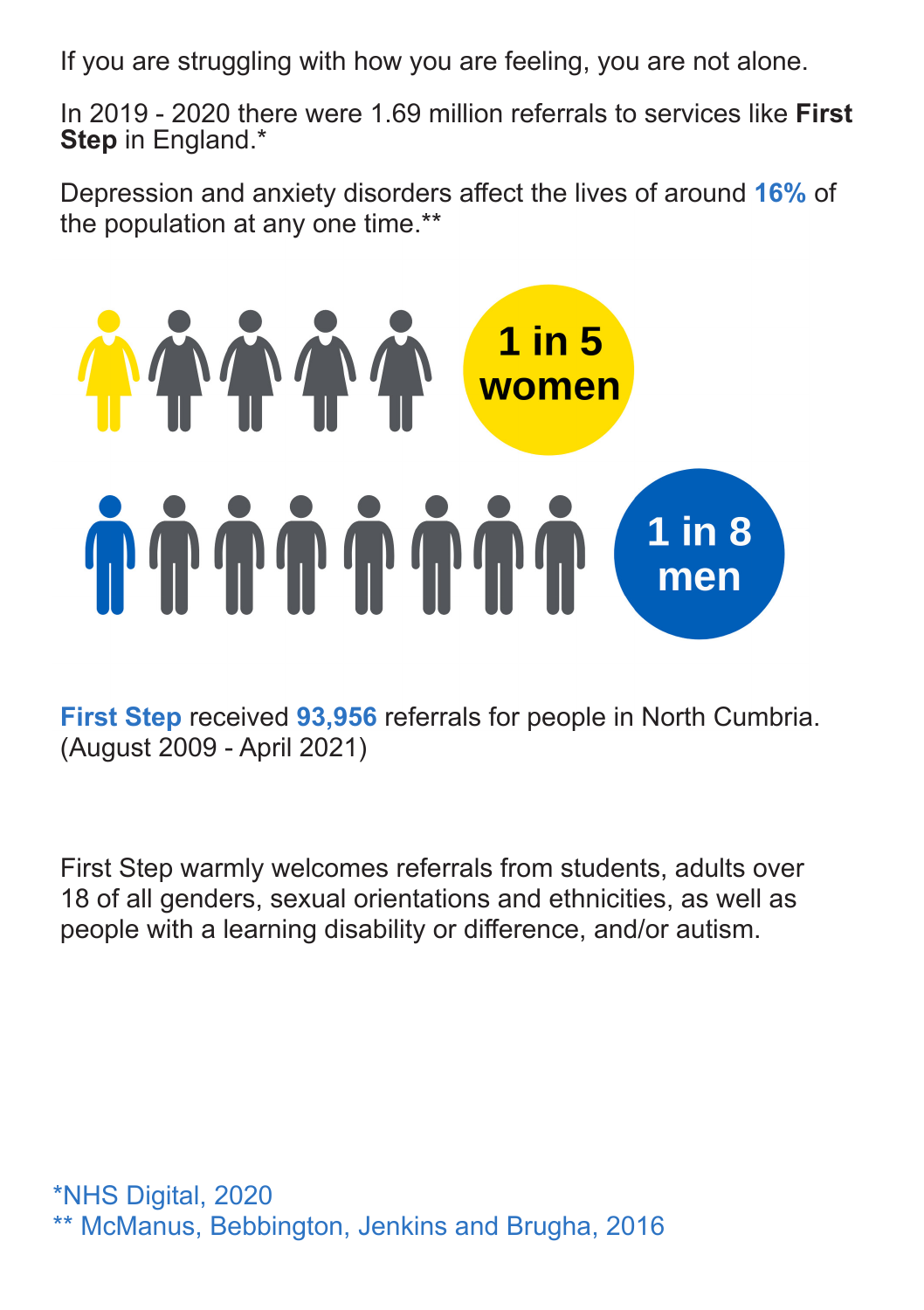**We all feel low or worry from time to time, and usually these feelings fade away on their own. When they don't go away or if they start to interfere with your day to day life, First Step can help you get back on track.**

### **People can get stuck in lots of ways, such as:**

- **•** Feeling sad, low or depressed
- **•** Worrying about things
- **•** Having flashbacks or nightmares about a traumatic incident
- **•** Having to perform tasks over and over again, or in a certain way to feel better
- **•** Avoiding places or situations that cause you to feel anxious

All of these problems can prevent you from enjoying life to the full.

### **Do you want to:**

- **•** Learn ways to overcome low mood and depression?
- **•** Cope better with traumatic memories of things that have happened to you?
- **•** Overcome panic?
- **•** Feel more confident in crowded places or travelling on public transport?
- **•** Worry less, feel more relaxed and enjoy life more?
- **•** Free yourself from obsessive behaviours such as excessive checking or washing?
- **•** Feel less anxious around people?

### **First Step can help**

First Step can support you to make changes that will increase your confidence and ability to cope. During your assessment we will talk about the most suitable therapy options for you.

We offer a range of options including:

- **•** Support using self-help workbooks
- **•** One to one Cognitive Behavioural Therapy (CBT)
- **•** Short-term counselling
- **•** Computerised Cognitive Behavioural Therapy (CCBT)
- **•** EMDR (Eye Movement Desensitisation and Reprocessing) specifically for PTSD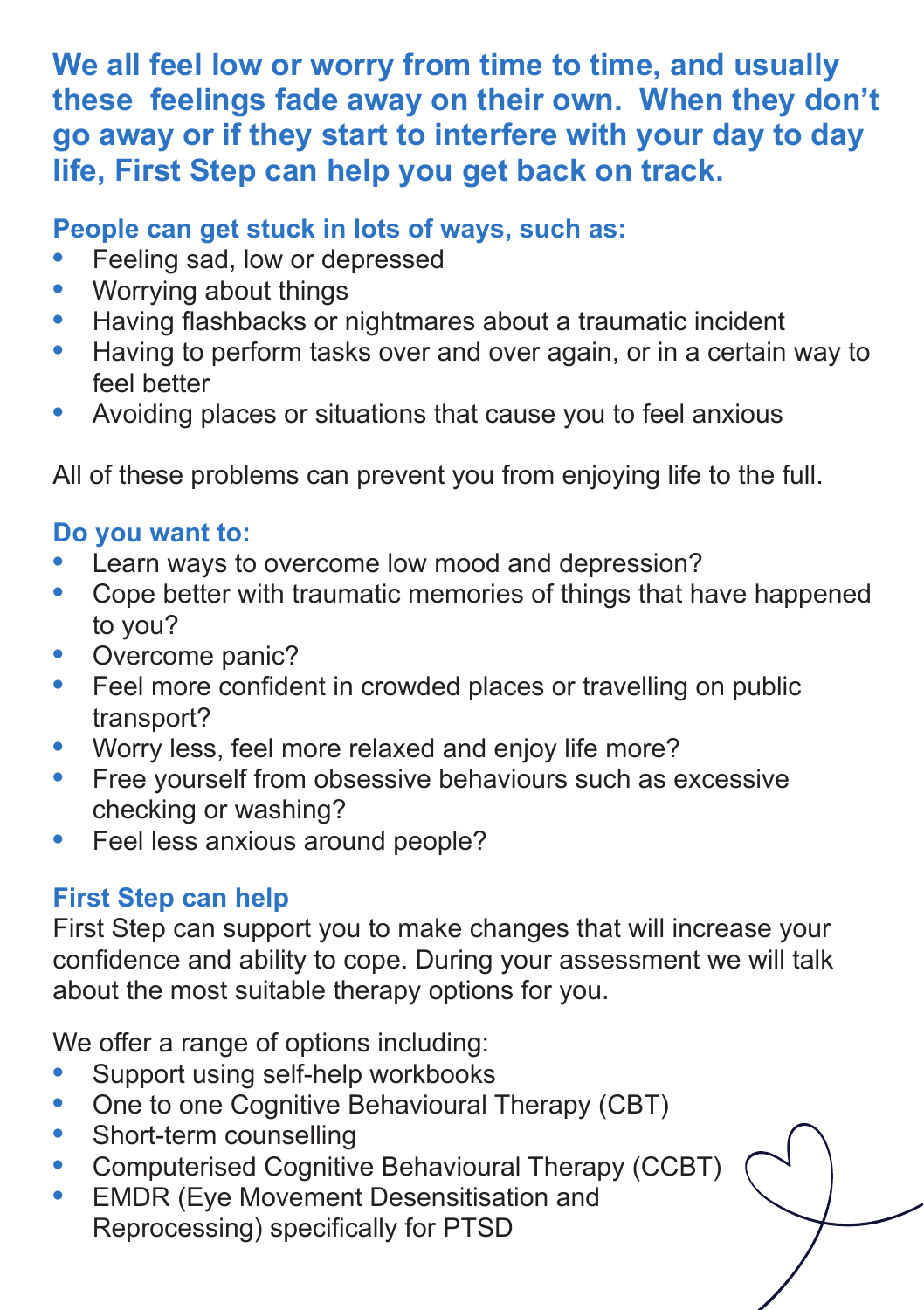# **Employment support**

During therapy you may also be able to access support from an Employment Advisor for problems related to:

- **•** Unemployment
- **•** Searching for and preparing for work and interviews
- **•** Struggling to cope at work or looking to return to work

### **The appointments we offer are available**

- **•** Face to face
- **•** By telephone
- **•** By online video call

 **Without the support of the advisor I would have struggled to return to work. He gave me the information, support and Confidence to address the issues. \*** 66 W<br>pport of<br>uld have port<br>ddrei<br>**99** 

Many people have found that the therapy approaches that First Step offer can help them to cope with the issues that are interfering with their day to day life.

Our aim is to help you get your needs met and First Step may not always be the most suitable service. In that case we may be able to direct you to other more suitable services.

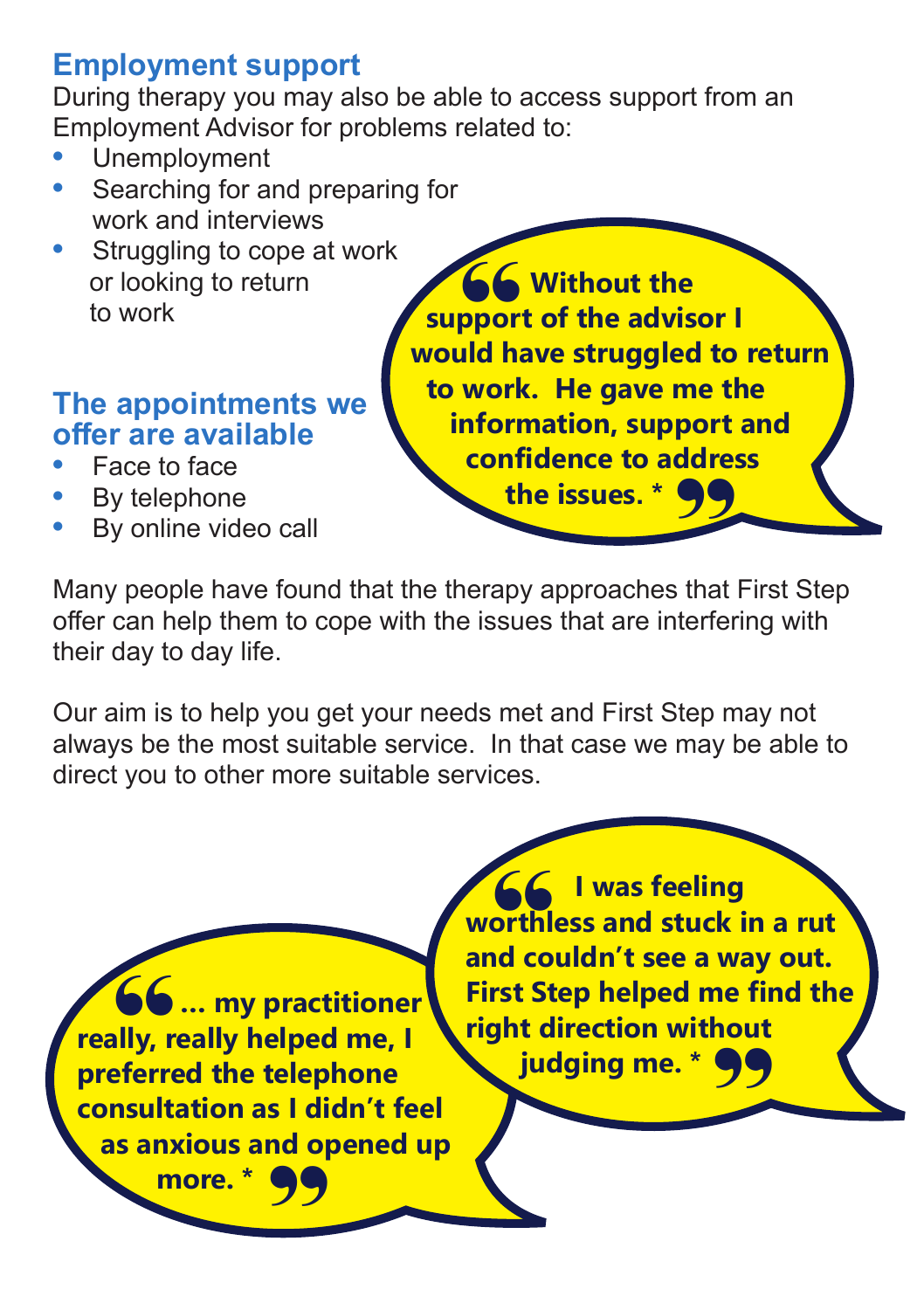### **How can you get help from First Step?**

There are three main ways to get help from First Step.

**Via your GP** – if you think we can help, ask your GP if they think First Step is right for you. If they agree they will refer you to us by sending a completed referral form. Once we have received this form we will write to you to ask you to contact us to arrange an appointment.

**Via online self-referral** – visit our website and click on the link available to complete a short form. Once the form is submitted, it will be reviewed by a First Step clinician. After the form has been submitted online please allow three working days then ring **0300 123 9122** during normal working hours to book a telephone assessment appointment.

**Via paper referral** – if you are unable to access the form online and want to refer yourself, then you can ring First Step on **0300 123 9122**  during normal working hours and ask for a paper self-referral form to be sent to you in the post.



Visit our website at:

# **www.cntw.nhs.uk/firststep**

or phone **0300 123 9122** to request a referral form

\* Feedback from people who have used the First Step service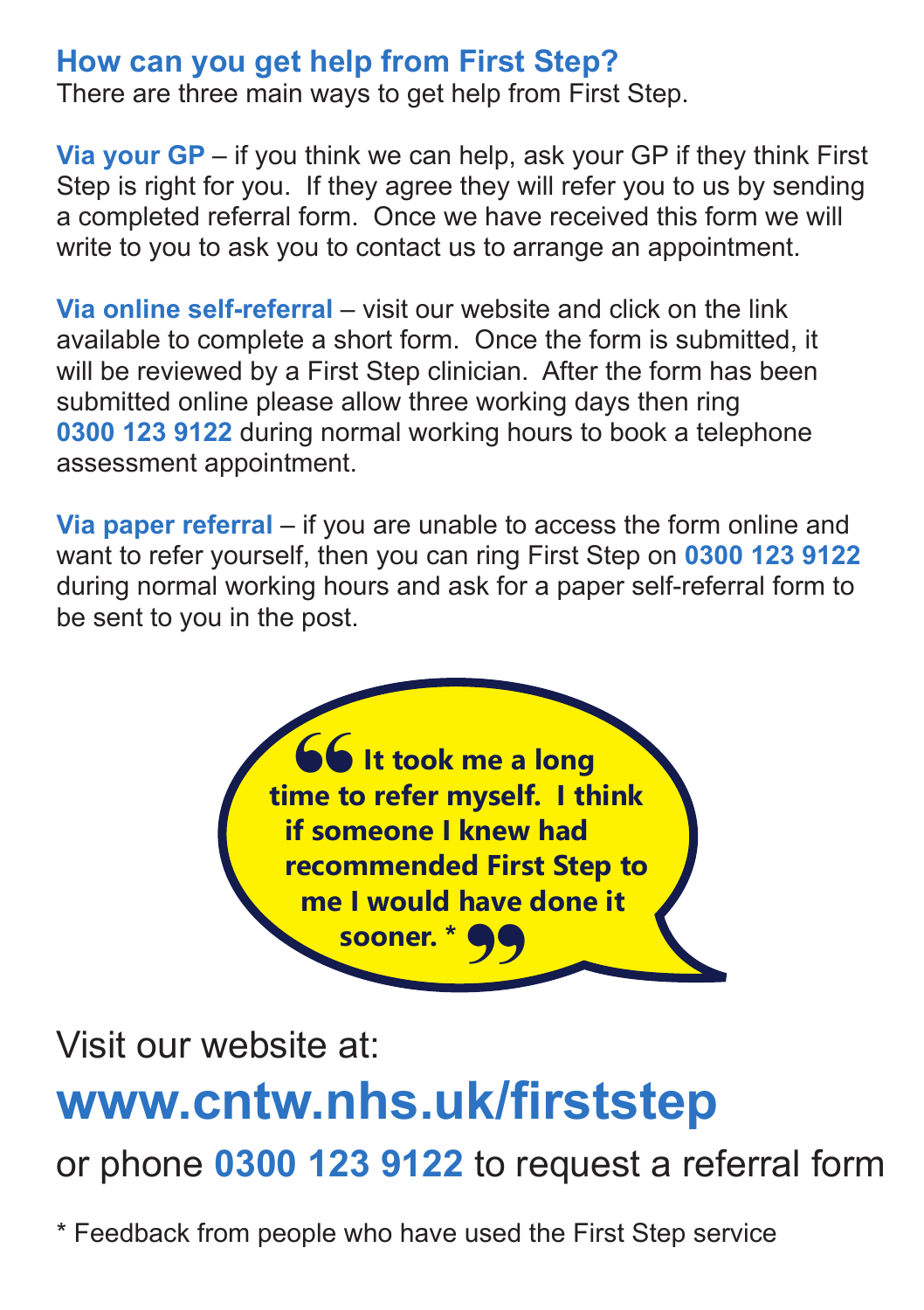# **Useful organisations**

### **Unity - Drug and Alcohol Recovery Service**

- Cumbria, Carlisle and Eden Tel: 01228 212 060

- Whitehaven Tel: 1946 350 020

- Workington Tel: 01900 270 010

**Stepchange** – Expert debt advice Tel: 0800 138 1111 Website: www.stepchange.org

**Relate** – Relationship support Tel: 0300 003 0396 Website: www.relate.org.uk

**Citizens Advice** – Confidential advice on a range of issues such as benefits, housing, work, law and courts, immigration.

- Carlisle and Eden Tel: 03300 563 037
- Allerdale Tel: 01900 604 735
- Copeland Tel: 01946 693 321

Website: www.citizensadvicecumbria.org.uk

**Cruse** – Bereavement support

Tel: 0300 600 3434 Website: www.crusecumbria.org.uk

**Victim Support** – Support for victims of crime Tel: 0300 3030157 Website: www.victimsupport.org.uk

**Carers Support Cumbria** – Support for unpaid carers

- Carlisle Tel: 01228 542 156
- Eden Tel: 01768 890 280
- West Cumbria Tel: 01900 821 976

**Gamcare** – Advice and support for anyone harmed by gambling Tel: 0808 8020 133 Website: www.gamcare.org.uk

## **Useful resources**

Mental health self help guides www.cntw.nhs.uk/selfhelp

Relaxation techniques www.cntw.nhs.uk/relaxation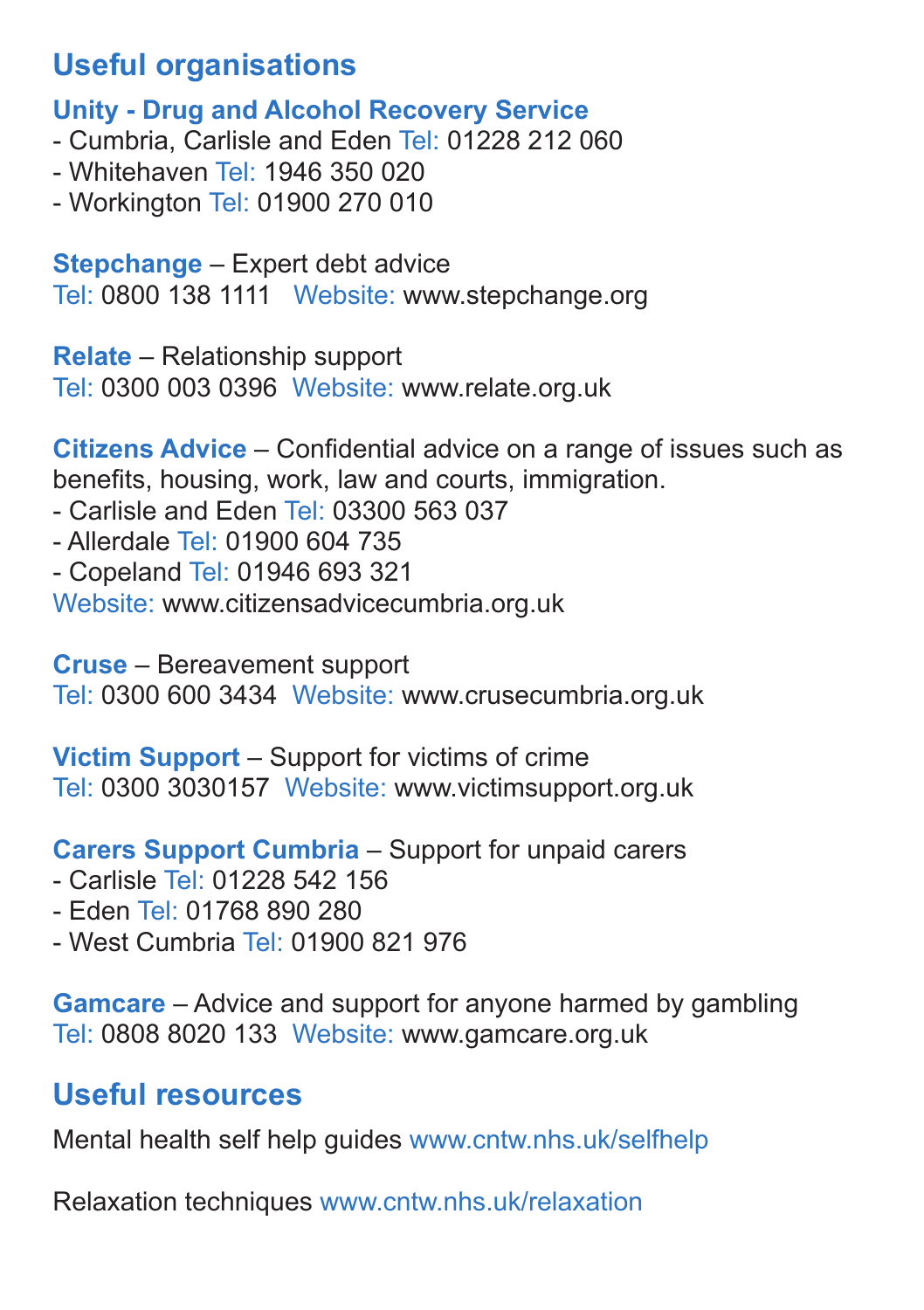# **Interpreter**

We will book you an interpreter if you need one.

### **What if I have a comment, suggestion, compliment or complaint about the service?**

If you want to make a comment, suggestion, compliment or complaint you can:

- **•** talk to the people directly involved in your care
- **•** ask a member of staff for a feedback form, or complete a form on the Trust website www.cntw.nhs.uk (click on the 'Contact Us' tab)
- **•** telephone the Complaints Department Tel: 0191 245 6672
- **•** email complaints@cntw.nhs.uk Please note that information sent to the Trust via email is sent at your own risk

We are always looking at ways to improve services. Your feedback allows us to monitor the quality of our services and act upon issues that you bring to our attention.

You can provide feedback in the following ways:

- the quickest way for you to do this is to complete our short online survey at www.cntw.nhs.uk/poy
- complete a Points of You survey, available from staff.